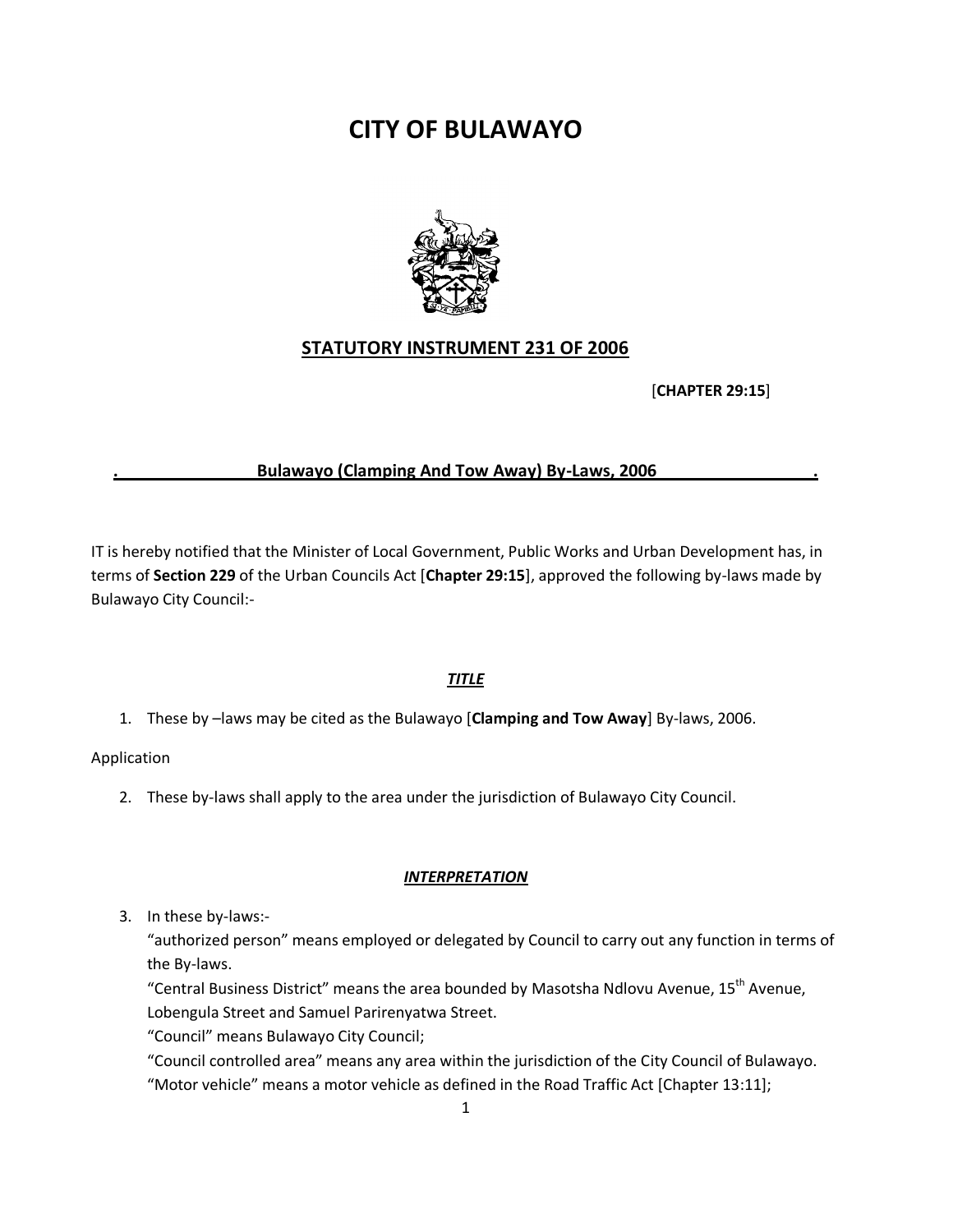"Owner" means any person in whose name a motor vehicle is registered, including any person duly authorized by the registered owner to have possession and control of the motor vehicle and to whom the documentary proof of ownership is vested;

"Public parking area" means any area designated as a parking area in terms of the Bulawayo (Roads and Traffic) By-laws, 1978 published in Statutory Instrument 96 of 1978 and any other roads and traffic by-laws which Council may from time to time make;

"Prescribed penalty" means the penalty prescribed in terms of the Bulawayo (Roads and Traffic) By-Laws, 1978' published in Statutory Instrument 96 of 1978;

"Tow away" means the removal by an authorized person of a motor vehicle parked or stationary in contravention of these by-laws.

## *WHEEL CLAPMING AND TOW AWAY*

4. An authorized person may, if he/she has reason to believe that a violation of the Bulawayo (Roads and Traffic) By-Laws, 1978, published in Statutory Instrument 96 of 1978, has been committed, immobilize or cause such motor vehicle to be immobilized by way of a wheel clamp:

Provided that no motor vehicle shall be clamped without a traffic ticket having been issued first; (2) an authorized person may remove or cause to be removed any motor vehicle immobilized in terms of these by-laws, to a secure compound.

(3) risk in any motor vehicle removed to a secured compound in terms of the by-laws, to a secure compound shall remain with the owner.

(4) a motor vehicle removed to a secured compound shall be released upon payment by the owner of such motor vehicle of:-

(a) prescribed penalty; and

(b) wheel-clamping, tow away and storage charges specified in the schedule.

(5) (1) Council shall publish a notice in a newspaper circulating within the city council area a list of vehicles immobilized and advise the owners to claim the vehicles within a period of 30 days.

(2) Council may sell by public auction any vehicle that remains unclaimed 30 days after a notice has been published.

(3) Council shall deduct the charges specified in the schedule from the proceeds of the sale of the motor vehicle and any balance shall be paid to the owner within 30 days from the date on which the owner submits to the Council a written request for such payment.

(4) Council shall operate a special account into which money realized from the sale of unclamped vehicles shall be deposited.

(5) Any money unclaimed within one year after the sale of the motor vehicle shall be forfeited to Council.

## *DESIGNATION*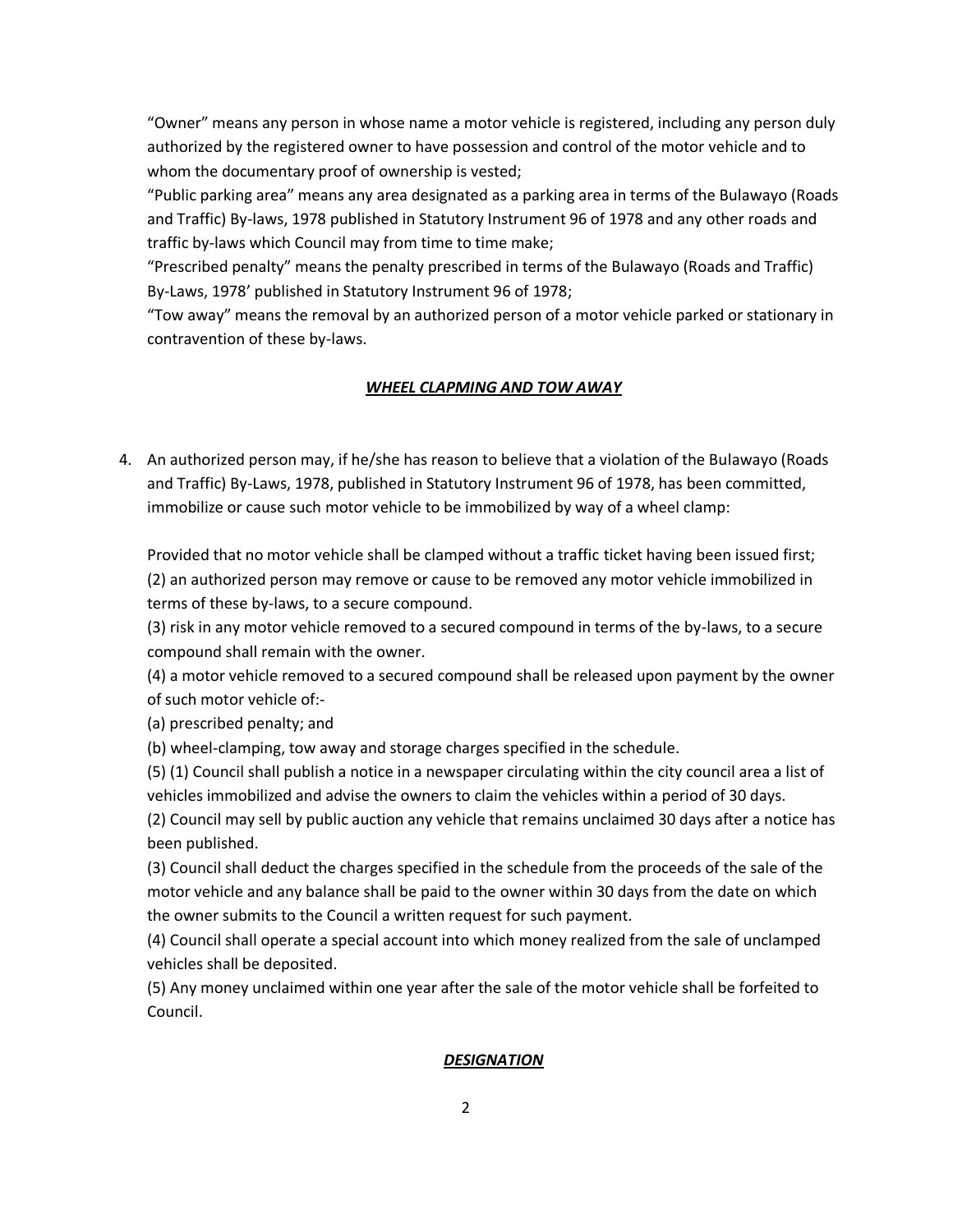7. Council shall publish in any newspaper circulating within the council controlled area:-

(a) Any place designated as a secure compound; and

(b) the names of any persons appointed as authorized persons.

8. Payment of the prescribed penalty, tow away and storage charges shall be made to council's City Treasurer's or to an authorized person.

#### *OFFENCES*

9. Any person who:-

(a) unlawfully attempts to obstruct or causes to be obstructed, an authorized person in the exercise of his/her duties under these by-laws; or

(b) unlawfully attempts to removed, removes or causes to be removed a wheel clamp; or

(c ) Unlawfully attempts to remove, removes or causes to be removed a motor vehicle from the secure compound;

Shall be guilty of an offence and liable to a fine not exceeding level 5 or one year imprisonment or to both such fine and imprisonment.

SCHEDULE (Section 4)

#### **PART 1**

## *WHEEL CLAMPING CHARGES*

| Charge US (\$) |
|----------------|
|                |
| 15.00          |
| 36.00          |
|                |

## **PART 11**

## *STORAGE CHARGES*

|    | Item Vehicle Size | Charge US (\$) |
|----|-------------------|----------------|
| 1. |                   | $30.00$ /day   |
| 2. |                   | $15.00$ /day   |
| 3. |                   |                |

A day will mean normal business hours starting at 0800 hours to close of business hours ending at 1645 hours.